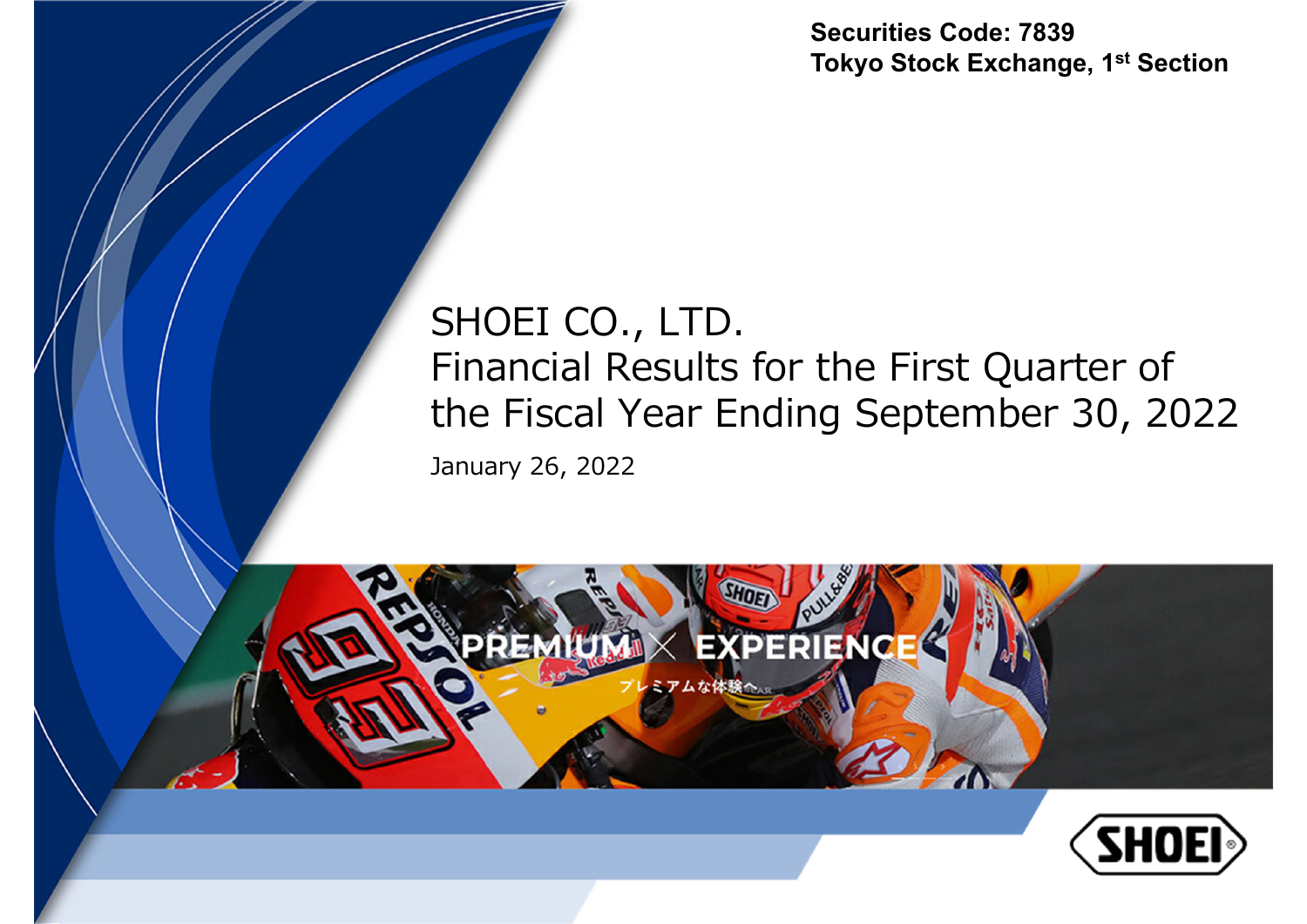# **(1) Financial Highlights**



#### **Net Sales/Operating Income/Profit attributable to owners of parent**



**Average foreign exchange rates for the term (the First Quarter of the FY ending Sep. 2022) US\$/JPY=113.29, EUR/JPY=129.44 Overseas subsidiary conversion rates (end of September 2021) US\$/JPY=111.92, EUR/JPY=129.86**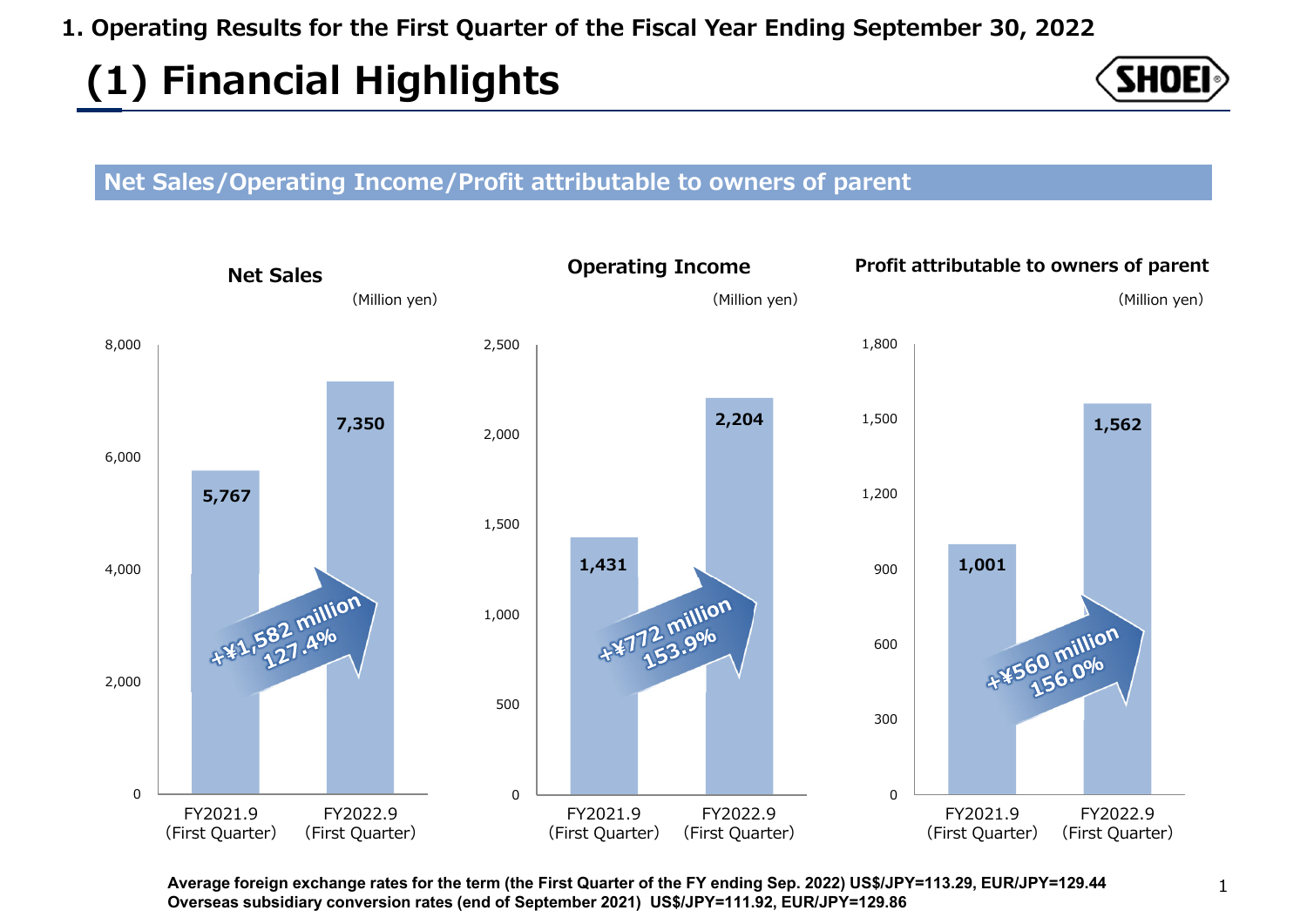### **(2) Consolidated Net Sales and Sales Volume by Region**